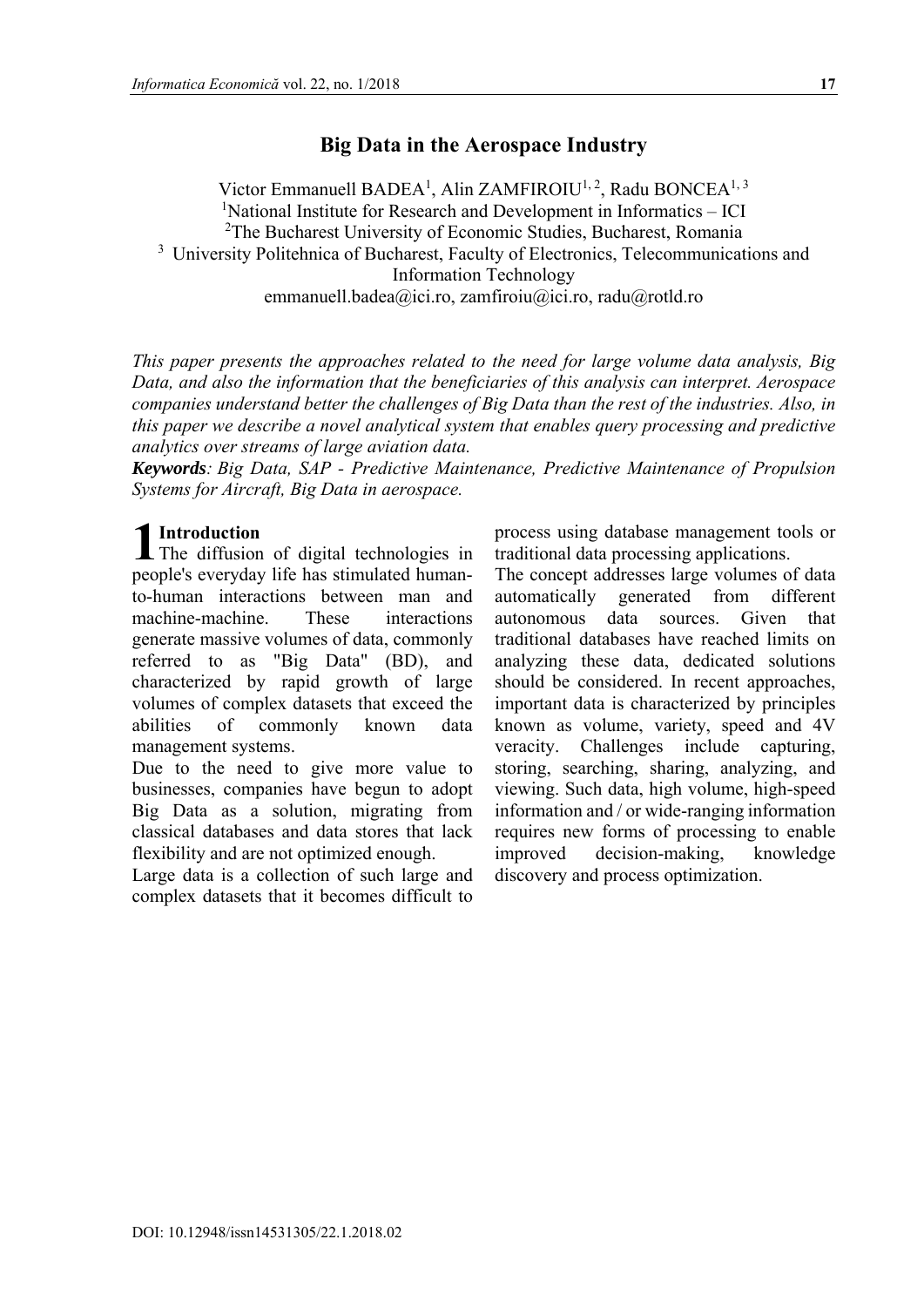

**Fig. 1.** Big Data int IoT

The IoT implies that data is collected from several types of sources in constrained environments. Large-scale data generated in the IoT offers as an immediate promise realtime responses and predictions and personalized options.

## **2 Aerospace Industry**

Big Data represents a new generation of technologies and architectures designed to extract value from the huge data volumes with a large variety, allowing processing and analysis in real time. [1]

Aerospace companies understand better the challenges of Big Data than the rest of the industries.

A clear example of the impact of Big Data in the aerospace industry is the "digital aircraft" from our days, which can collect up to 300,000 parameters, depending on the duration of the flight and the type of aircraft. A major aircraft manufacturer estimates that data transmission will increase by 14 % over the next few years.

A simple and practical example could be the following: An average Boeing 737, twoengine commercial aircraft, takes a six-hour flight between New York and Los Angeles. Each engine generates 20 terabytes of information per hour. By multiplying 20 terabytes of information from a single engine with a 6 hour flight, we will get 240 terabytes of data from the engines. According to the National Association of Air Traffic Controllers in the United States, a total of 87,000 are crossing the sky of the United States of America, of which are 29,000 commercial flights. By multiplying this by 365 days, we will get a real challenge, but also a simplification in terms of Big Data service. [**2**]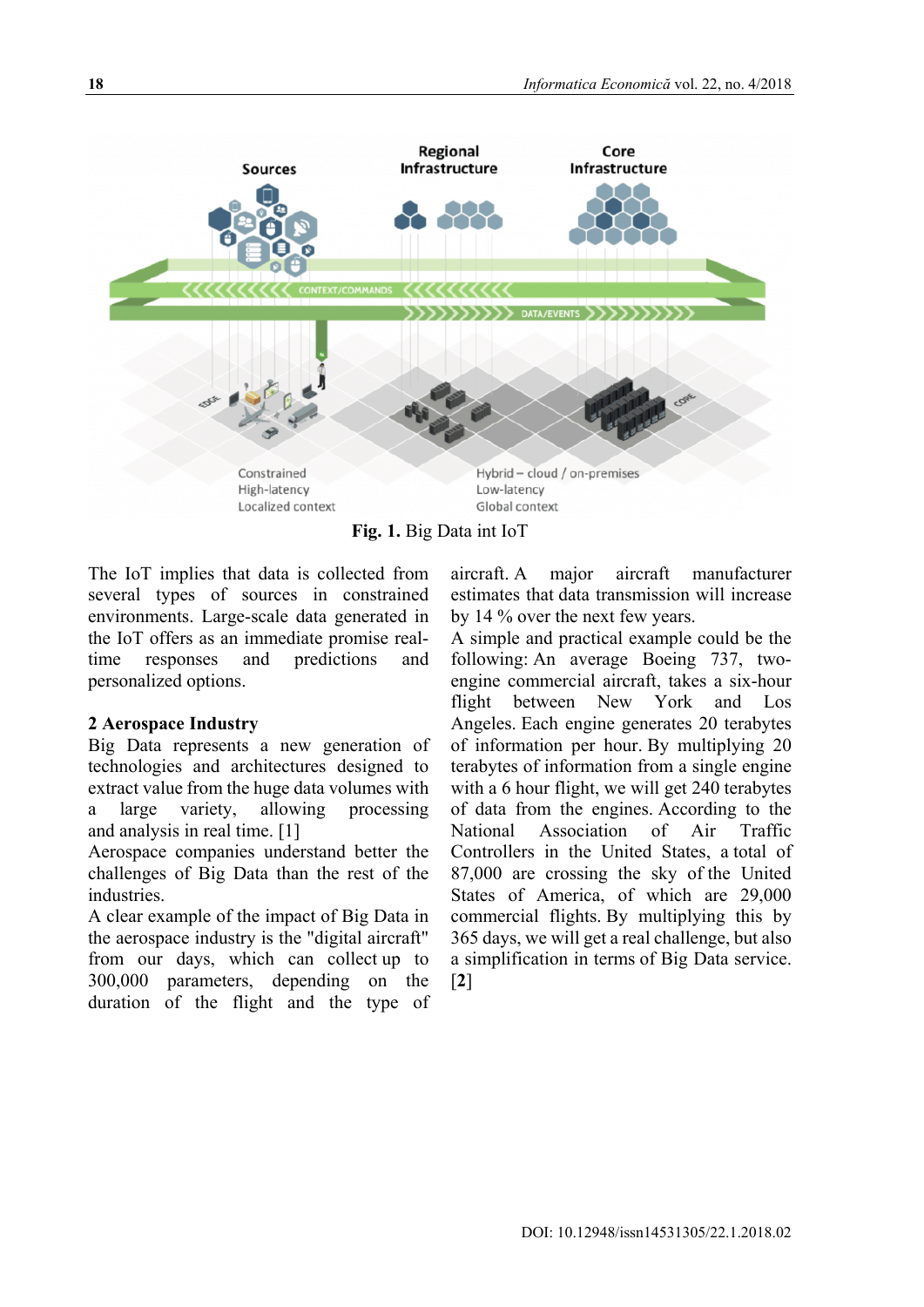

**Fig. 2.** Sensors data from a cross-country flight [**2**]

To better understand the magnitude of this amount of data, we will make the following comparison: the number of ten digits represented in the Figure 2 in TB, mentioned above, is converted to 2.7 ZB. This 2.7 ZB is almost equal to the total global traffic data estimated in 2015. [2]

The analysis of this information results in the following questions:

- Why an aircraft manufacturer/ commercial airline operator would like to receive all the data collected and stored?
- What would be the impact if this information were not used?

The answer would be very simple: an aircraft manufacturer / airline operator would normally use this data to maximize operational efficiency, and the impact of not

using this information would particularly affect the company's operations, aircraft production, maintenance and management company for the level of the air fleet.

When an airline buys a 100-390 million dollar aircraft for its fleet, the goal is to keep the airplane in service for at least 18 hours a day for the next 15 to 20 years. At the heart of this effort is an airline maintenance organization that aims to manage routine and non-routine issues to keep the fleet up and running.

Based on an analysis of the International Air Transport Association (IATA), the main cause of 42% flight delays is based on airline processes such as maintenance. For every hour when the aircraft is out of service, the commercial air operator loses an average of \$ 10,000. [**2**]



**Fig. 3.** Why Airlines need to keep planes in the air [**2**]

Predictive analysis can help convert huge amounts of relevant maintenance data

(whether from sensors or logistics information from ERP systems - Enterprise Resource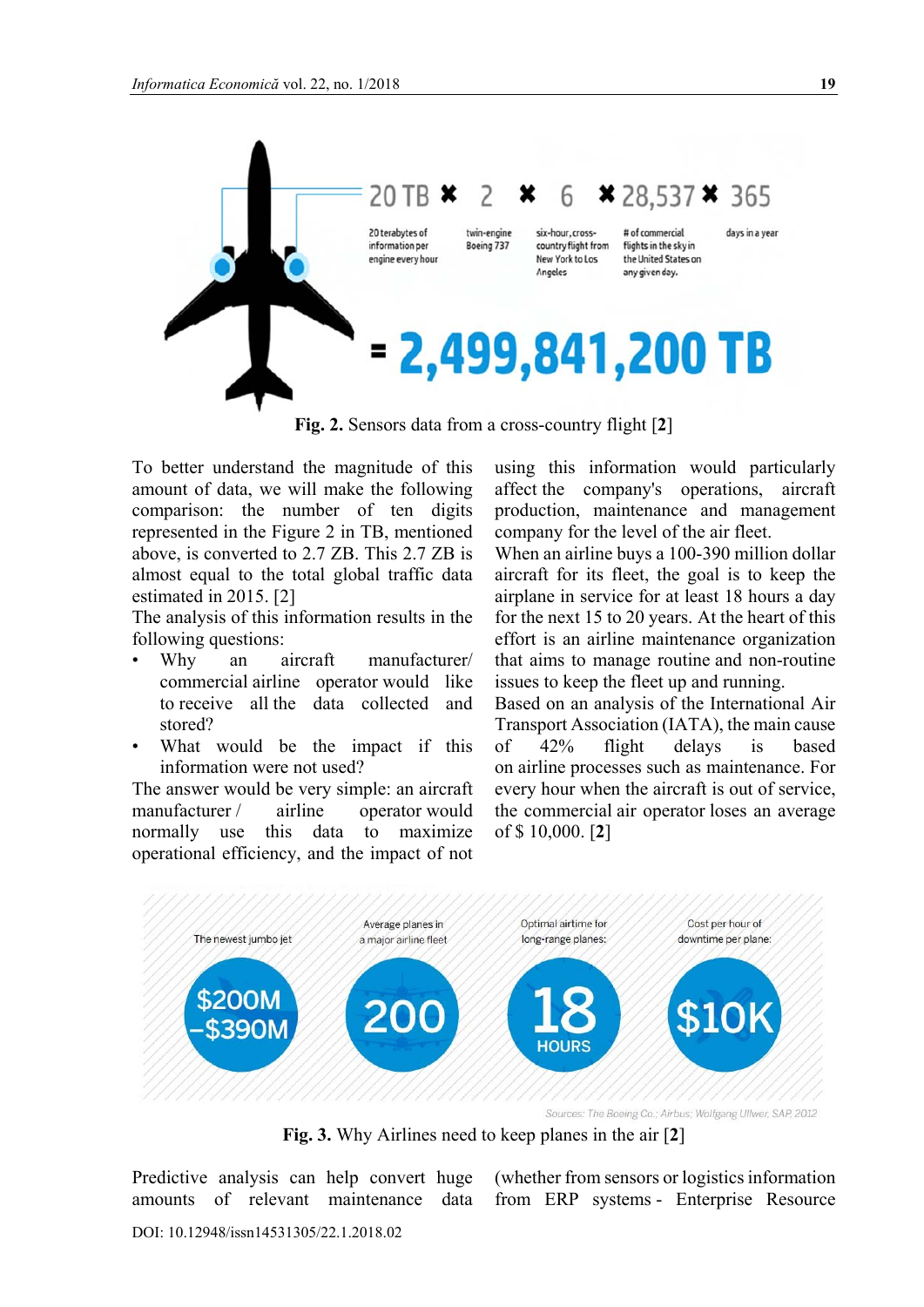Planning) into information that can be taken to ensure that maintenance technicians perform the steps match at the right time and with the right tools. The anticipative analysis can contribute to strategic improvement and also to delivering better quality production with lower operating costs and increase the investment.

## **3 The need to analyze high volume data**

Beneficiaries of high-volume data analysis are represented by: air traffic controllers, airlines, aircraft manufacturers, etc. With data provided by aircraft, on flight or on the ground, the beneficiaries can optimize their operational efficiency, improving the company's operations, aircraft production, timely maintenance planning, etc. Examples of efficient use / analysis of high volume data:

- congestion of air traffic can be reduced;
- passengers may be informed about timetables and flight operations on their way to the airport;
- air traffic delays can be reduced;
- scheduled maintenance work, avoiding additional costs.

These are just a few things that would simplify the flights or company activities. However, airlines and airports still have limited capabilities to process / implement this valuable information quality and to use advanced systems to analyze large volume data in order to optimize information.

All of these beneficiaries must provide aircraft for the pilots in perfect working order to meet in good flight conditions. Although the analysis of large volume data is complex and working conditions are not always the most favorable, the satisfaction of maintaining the maximum operational capacity of aircraft is very high.

There are, however, a lot of airline maintenance organizations where large data analysis, Big Data, is not being implemented,

all based on a production plan on the basis of which, at the beginning of the year, there is just a need for spare parts and material, but which is not entirely secured. Unpredictable malfunctions occur during the year, they are more difficult to repair due to shortages and, following reports of necessity, technicians have to take the from other aircraft, which leads to the delay in finalizing the works, doubling the effort of the technical staff, thus involving additional costs.

Currently, an aircraft that performs a flight, has its own flight plan (a series of points over which it will pass to reach the destination). In the vast majority of cases, it does not happen as the flight is planned because there are a number of events that lead to this conclusion, such as:

- the airline has shifted the departure time for an aircraft, for various reasons;
- a meteorological event forbids any aircraft to pass through a certain area;
- a traffic controller gives the pilot permission to use a "shortcut".

The use of high volume data analysis for the benefit of air traffic control can be used to manage air traffic safely, create more efficient flight routes, and exchange information with airlines to improve performance and flight safety.

## **4 Case studies using Big Data**

#### **4.1 Real-time aircraft monitoring using the Big Data platform - SAP Predictive Maintenance**

Maintenance is the repair, inspection or modification of an aircraft or its component. Aircraft maintenance is regulated to ensure safe and correct flight operation of the aircraft. National regulations are coordinated in line with international standards, maintained by bodies such as the International Civil Aviation Organization (ICAO).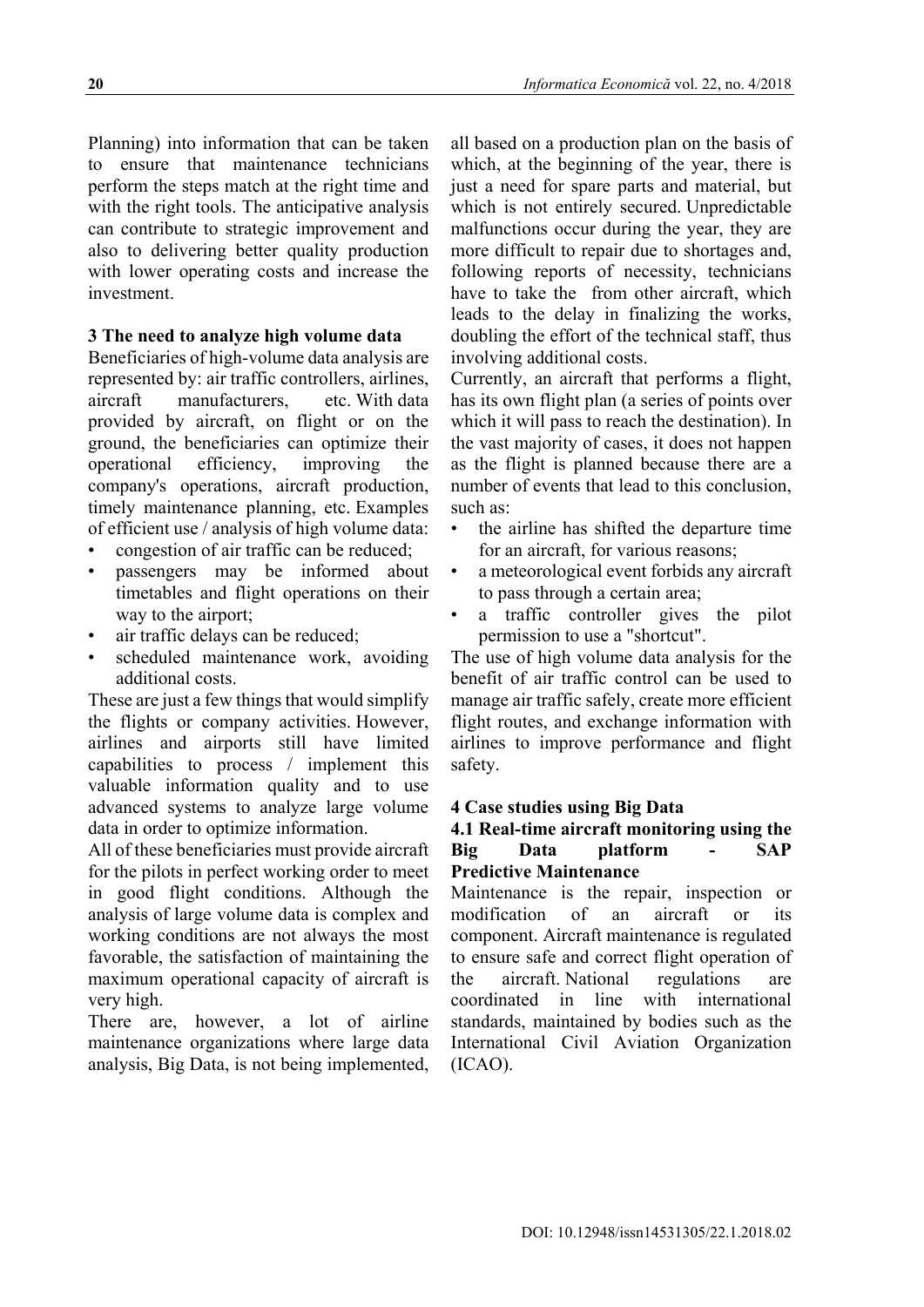

**Fig. 4.** SAP Predictive Maintenance [**3**]

Predictive Maintenance Technique is designed to help determine the loss of an aircraft equipment and to predict when maintenance is to be done.

The key to predictive maintenance is "correct information at the right time"

In the above Figure 4, with the help of the SAP Predictive Maintenance program, the Big Data from an aircraft in flight is analyzed in real time.

Figure 4 gives us the following information: the aircraft have to make in October the scheduled maintenance for the engine compressor, also we can see that the repair time is 6 hours, and the replacement part is in stock. As unscheduled maintenance, the airplane has to replace an engine electrical component - EEC, the repair time is 4 hours,

but the piece is not yet in stock. As well as unscheduled maintenance, the aircraft has to perform the necessary maintenance after 5,000 hours of flight, this operation can be seen it will take an hour.

### **4.2. Real-time monitoring of aircraft propulsion systems (engines)**

Air transport is necessary for modern life. Maintenance of aircraft propulsion systems is costly, requiring a very careful approach.

Propulsion systems are equipped with sensors that monitor the engine's operating conditions during the flight. In the figure below are a few sensors that fit an aircraft engine.



**Fig. 5.** Simplified view of some of the sensors [**4**]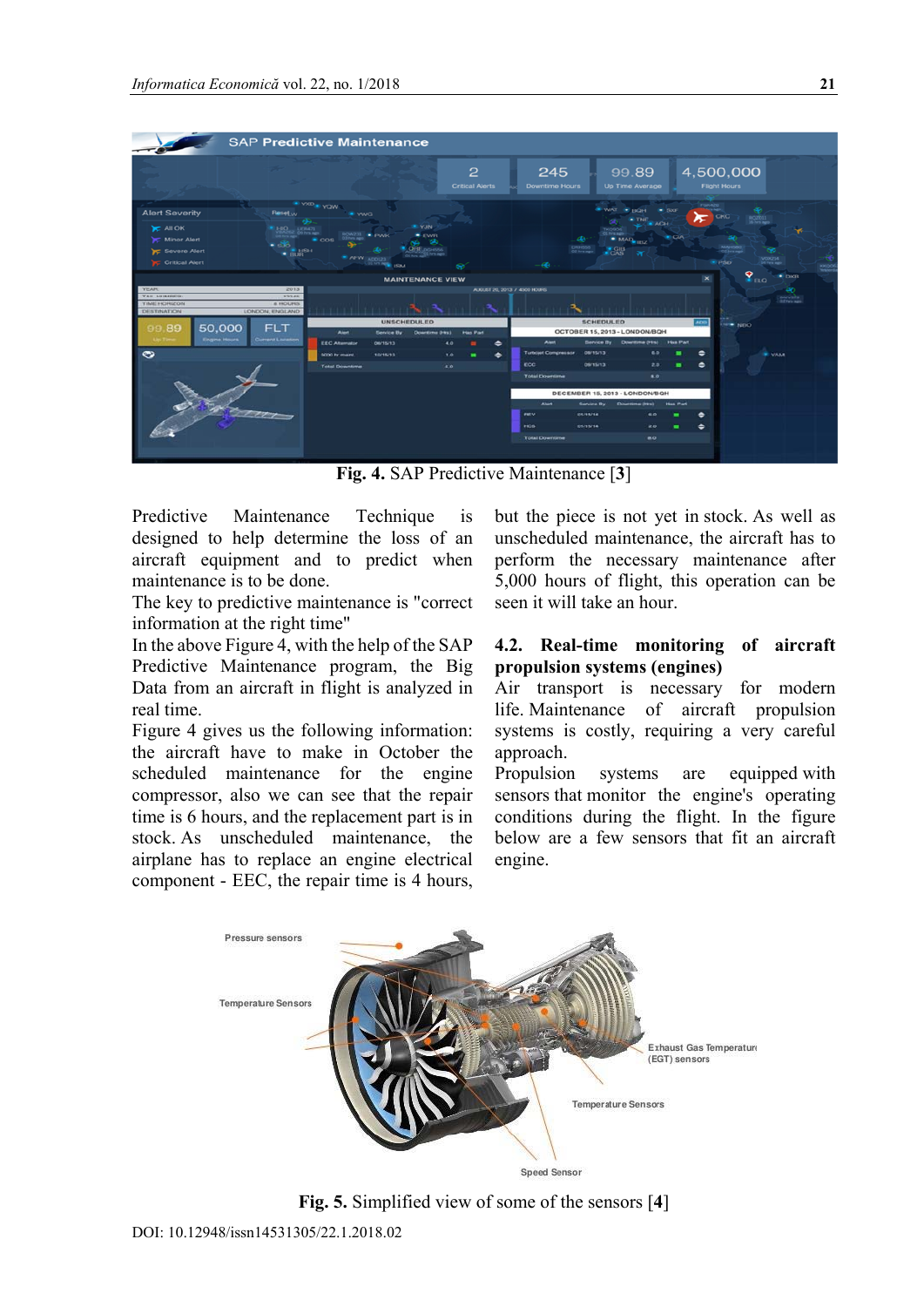By combining data from these Big Data Sensors with advanced analyzes, it is possible to monitor the behavior of propulsion systems in real time, so that we can predict the remaining useful life of a component belonging to the engine so we can schedule maintenance in a timely manner to avoid unnecessary mechanical malfunctions, but also a very high cost generated by defective maintenance.

This monitoring system includes data entry, data storage, data processing and analysis, all of this are essential for creating a predictive maintenance solution.

Although this example is customized for aircraft engine monitoring, the solution can be easily generalized for other predictive maintenance scenarios such as landing gear, structural integrity of the aircraft, etc.

By reducing downtime and ensuring effective engine performance, this solution allows the aircraft fleet to remain operational in the most cost effective way.

If an aircraft is in flight, poor maintenance of propulsion systems can have very serious consequences. The best case may be to land the aircraft after a failure in the propulsion system, in a safe condition, until the malfunction is remedied. This involves problems that can be particularly costly, given that the aircraft is in a location where there are no suitable technicians or spare parts.



**Fig. 6**. Predictive maintenance of propulsion systems [**5**]

Figure 6 is based on the following input data: both engines have a number of 4 sensors, namely: temperature sensor, pressure sensor, noise level sensor, vibration level sensor. The analysis is performed to determine the remaining useful life of the engines that fit this aircraft. This analysis is based on a number of 65 cycles per engine. The higher the number of cycles, the

greater the efficiency of the data provided. Following this predictive maintenance analysis of propulsion systems based on high volume data analysis, we draw the following conclusions: By analyzing the data from the four sensors, we can easily see that the engine with no. 2 which equips this aircraft, has a less useful life than the engine with no. 1, 152 days versus 162 days. This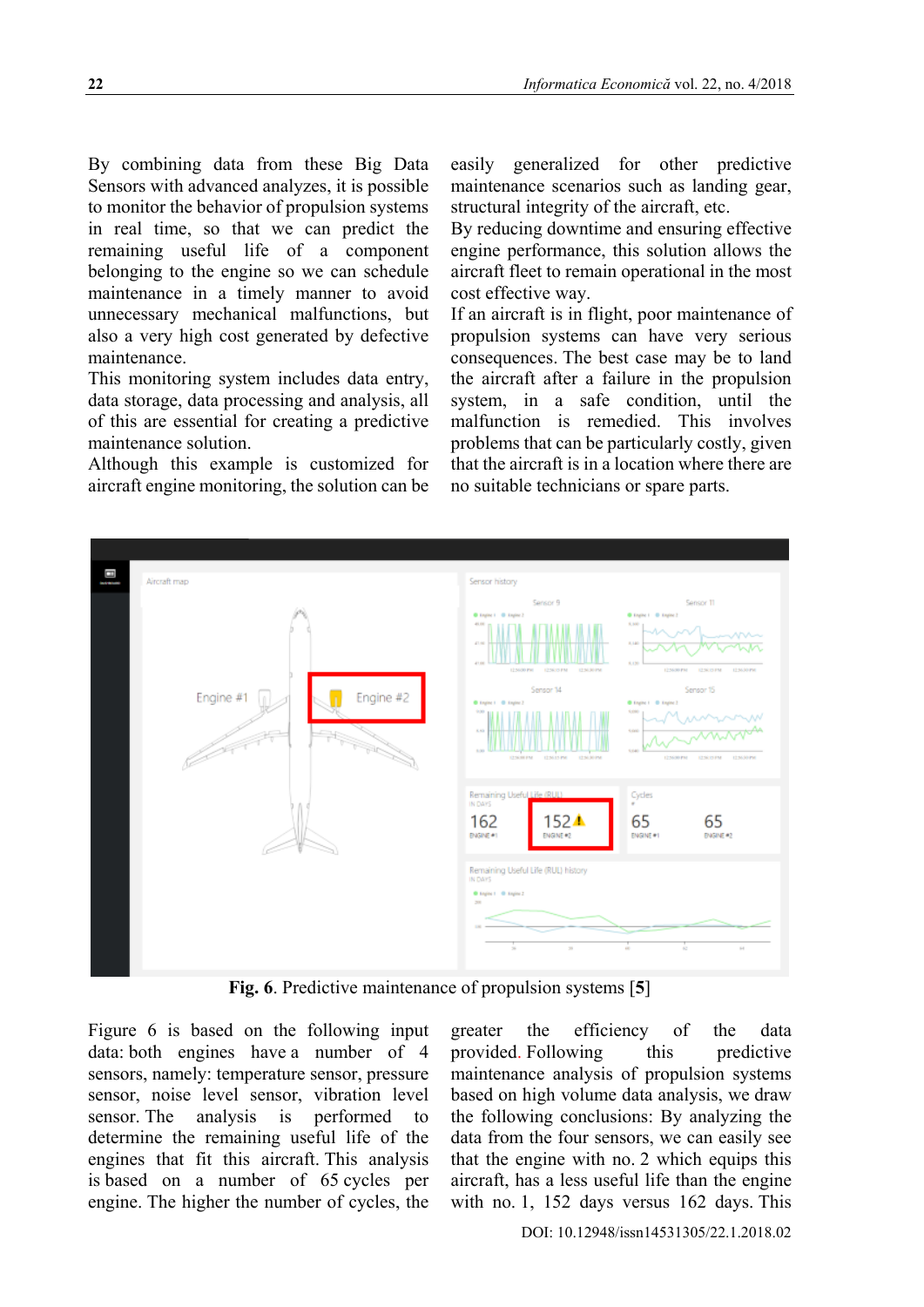analysis is very useful for the maintenance organization's technicians, because they know exactly when both engines must be out of service, so it can be timely scheduled the maintenance required to replace it, or replacement of both engines, given that the remaining useful life for the two engines is near, so that the aircraft is not immobilized twice for the same operation, resulting high efficiency and low cost.

### **5 Conclusions**

High volume data start to have a major impact on air travel. The opportunities to use these data will continue to grow in the future. An airplane is more than just a classic car that takes us from one city to another. Modern airplanes are data centers themselves. The analysis of high volume data for an airline starts from aircraft predictive maintenance, flight plans, weather conditions and up to the purchase of tickets by future passengers. For an airline or even an air traffic controller, the weather conditions are a key element in ensuring a safe flight. So, combining two different data sources (weather forecasts and flight plans), the users of the high volume data analysis can view in real time the places where the flight can intersect with some unfavorable meteorological conditions, giving more time to carry out of alternative plans.

Each element of a plane's performance is monitored in real-time to make adjustments that significantly reduce maintenance costs and, more importantly, save lives by improving flight safety.

The main advantages of using large volume data analysis:

- low maintenance costs and improved aircraft availability through optimization of maintenance program;
- low inventory requirements for parts requiring replacement through the integrated distribution chain and planning;
- fuel economy;
- optimizing flight plans.

The commercial impact of implementing high-volume data analysis has the potential to generate a significant increase in productivity and optimization in many key sectors. High

volume data analysis provides the opportunity to create unprecedented business benefits and to provide better services to beneficiaries. Managing and analyzing high volume data in real time data is not just a storage or visualization process, it's the ability to make better decisions and take meaningful measures at the right time.

### **Acknowledgement**

This work was supported by the Institutional research programme PN 1819 "Advanced IT resources to support digital transformation processes in the economy and society - RESINFO-TD" (2018), project PN 1819-01- 01 "New research in complex systems modelling and optimization with applications in industry, business and cloud computing", funded by the Ministry of Research and Innovation.

#### **References**

- [1] A. Alexandru, D. Coardos, Big Data, Concepte, arhitecturi si tehnologii, Revista Romana de Informatica si Automatica, vol.27, nr. 1, 2017
- [2] https://blogs.sap.com/2015/01/20/whyairlines-need-to-keep-planes-in-the-air/
- [3]

https://blogs.sap.com/2014/12/08/comme rcializing-big-data-opportunities-inaerospace-and-defense/

- $[4]$  https://rollsroyce.azurewebsites.net/#/enginedetails
- [5] https://docs.microsoft.com/enus/azure/iot-suite/iot-suite-predictiveoverview
- [6] R. Boncea, I. Petre , D.-M. Smada, A. Zamfiroiu, A Maturity Analysis of Big Data Technologies, Informatica Economică vol. 21, no. 1/2017.
- [7] K. E, Prasanna Devi, V.S. Kiran, S. Mannivannan, Airline Route profitability analysis and Optimization using BIG DATA analyticson aviation data sets under heuristic techniques, Procedia Computer Science, volume 87, 2016
- [8] M. Pazovrek, V. Vaclavik, Assessment of Business Aviation OCC's Capacity Issues, Procedia Engineering, volume